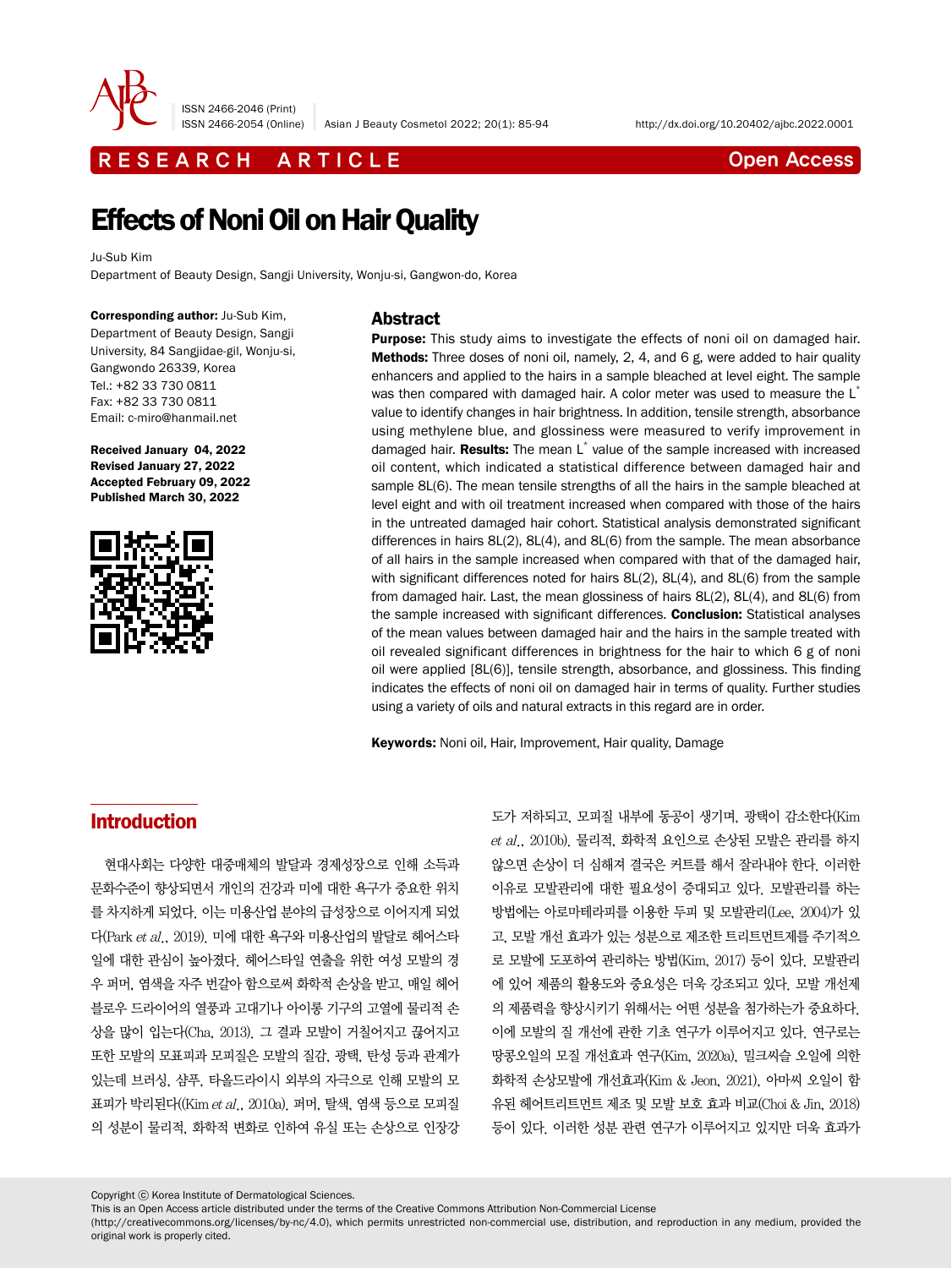있는 성분 개발이 필요하다. 성분 개발을 위해 노니(noni) 오일을 이용 하여 손상된 모발에 개선효과가 있는지를 알아보고자 하였다. 노니는 기근 때 영양을 보충하고 비타민 등의 영양원이며 특히 기력 보강제로 널리 사용되고 있다(Park & Joo, 2004). 노니 관련 연구로는 화장품소 재로서의 노니 추출물에 과한 특성 연구(Kim & Jang, 2016), 노니 추 출물의 주름개선 효과 연구(Lee et al., 2006), 노니 뿌리 추출물의 매 염제 및 매염 조건 별 실크 염색성 고찰(Choi et al., 2014) 등이 있다. 이렇게 다양한 분야에 연구 소재로 사용되고 있는 노니가 손상 모발에 개선 효과가 있을 것으로 판단되어 모발에 적용하여 연구하고자 하였 다.

따라서 본 연구는 노니 오일이 손상된 모발을 개선 하는 효과가 있 는지를 알아 보고자 하였다. 실험을 위해 노니 오일을 함량 별로 다르 게 사용하였고 도포력 향상을 위해 펌제이스제에 혼합하여 제형제를 제조하였다. 제형제로 손상모와 노니 오일을 첨가하여 도포한 시료를 각각 비교 분석하였다. 비교 분석은 노니 오일에 의해 모발의 명도 변 화를 알아보고자 색차계 측정을 하였고, 또한 모발 개선 정도를 알기 위해 모발의 강도 변화를 알기 위한 인장강도 측정을, 성분 유실과 개 선 정도를 알기 위해 메틸렌블루를 이용한 흡광도 측정, 모발 표면 광 택을 측정하여 손상된 모발의 개선 정도를 알아보고자 하였다.

## Methods

#### 1. 실험재료

#### 1) 시료 모발

실험에 사용된 모발은 최근 2년 동안 화학적 시술을 하지 않은 18 세 여성의 모발을 후두부에서 두피 3 cm 지점을 기준으로 20 cm 로 채취하여 2 g씩 모(hair) 다발을 만들었다. 플레인 린스 후 자연 건조하여 사용하였다. 노니 오일의 모발 손상 개선 정도를 연구하 기 위하여 화학적 시술을 전혀 하지 않은 건강모와 건강 모발에 탈

|  | Table 1. Composition of perm-based agent |  |  |  |
|--|------------------------------------------|--|--|--|
|--|------------------------------------------|--|--|--|

색제 제1제(ammonium persulfate, potassium persulfate, sodium metasilicate, magnesium, sodium carboxymethyl cellulose) (Suanhj, Korea) 3 mg과 제2제(6 %의 과산화수소를 주성분으로 water, etidronic acid, phosphoric acid, sodium phosphate dibasic, cetyl alcohol로 구성된 제품) (Suanhj, Korea) 3 mL를 1:1 비율로 혼 합, 도포하고 30 min 방치 후 세척하여 명도 8레벨 시료 4다발을 제 작하였다. 실험에 사용된 모발 시료의 level 측정기(level scale, Wella, Germany)사용하여 측정하였다. 손상모발과 손상모발 시료에 각각 노니 제형제로 상호 비교하였다.

#### 2) 노니 오일

실험에 사용 한 노니 오일은 화장품원료로 사용되는 오일로 코리아 싸밀락(Korea Similac, Walterenterprise Co., Ltd., Korea)에서 구입 하여 사용하였다.

#### 3) 모질 개선 제형제 제조

실험에 사용한 모질 개선 제형제의 펌베이스제는 ㈜수안향장 (Korea)에서 제조한 것으로 모든 제조에 사용하였으며, 펌베이스제 조성표는 Table 1과 같다. 이 펌 베이스제에 노니 2 g, 4 g, 6 g 함량 을 다르게 하여 혼합 제조였다.

#### 4) 측정기기 및 측정방법

(1) 도포 전, 후의 명도(L\* ) 변화 측정

손상모와 함량 별로 노니 오일이 함유된 제형제로 도포한 시료의 표면 색상 변화를 알아보고자 색차계(Color meter, CR-400; Konica Minolta, Japan)를 이용하여 CIELAB 표색계의 색상 값인 명도지수 L\* 값을 측정 비교하였다.

측정값의 신뢰성을 높이기 위해 10회 측정하여 최고 값과 최저 값 을 제외한 8회의 측정 값으로 비교 분석하였다.

| <b>No</b>      | Ingredients       | Content (%) | Content (kg) | Function                   |
|----------------|-------------------|-------------|--------------|----------------------------|
| 1              | Water             | 89.85       | 89.85        | Solvent                    |
| $\overline{2}$ | Tri ethanolamine  | 0.15        | 0.15         | pH adjuster                |
| 3              | Cetyl alcohol     | 3.00        | 1.80         | <b>Emulsion stabilizer</b> |
|                | Ceteth-40         |             | 1.20         | Surfactant                 |
| 4              | Myristyl alcohol  |             | 0.04         | <b>Emulsion stabilizer</b> |
|                | Cetyl alcohol     | 2.00        | 0.22         | <b>Emulsion stabilizer</b> |
|                | Stearyl alcohol   |             | 1.72         | <b>Emulsion stabilizer</b> |
|                | Arachidyl alcohol |             | 0.02         | <b>Emulsion stabilizer</b> |
| 5              | Stearic acid      |             | 0.44         | Surfactant                 |
|                | Palmitic acid     | 1.00        | 0.55         | Surfactant                 |
|                | Myristic acid     |             | 0.01         | Surfactant                 |
| 6              | Mineral oil       | 4.00        | 4.00         | Conditioning agent         |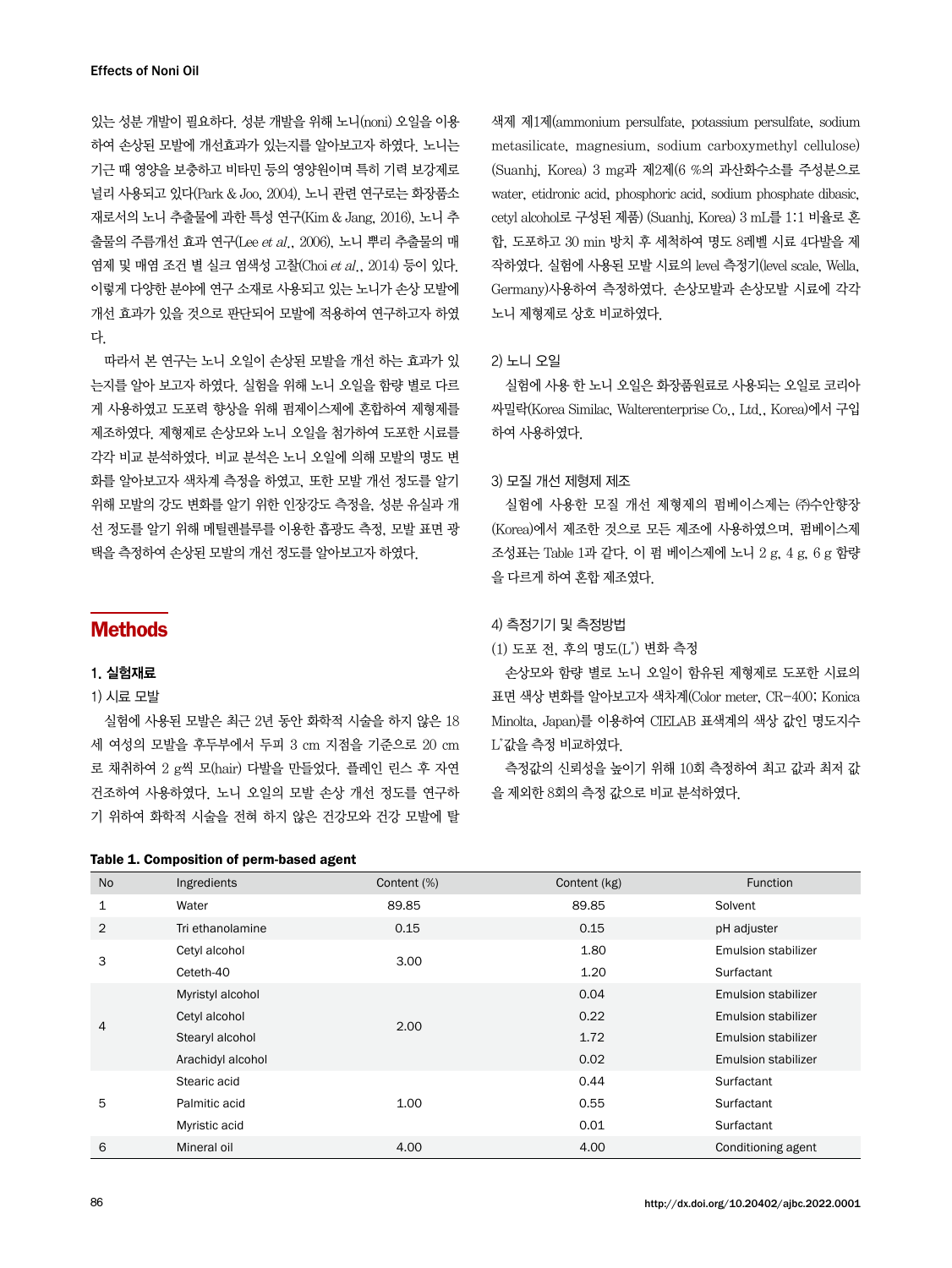#### (2) 인장강도 측정

손상모와 함량 별로 노니 오일이 함유된 제형제로 도포한 시료의 인장강도를 측정 비교하였다. 측정 기기(Digital force gauge, HF-20; Tripod, China)로 인장강도를 측정하였다. 측정값의 신뢰성을 위 하여 7회 측정 후 측정 값 중 최고 값과 최저 값을 제외한 5회의 측정 값으로 비교 분석하였다.

#### (3) 메틸렌블루를 이용한 흡광도 측정

손상모와 함량 별로 노니 오일이 함유된 제형제로 도포한 시료 를 메틸렌블루(methylene blue)를 이용하여 흡광도를 측정 비교하 였다. 모발의 외경은 마이크로미터(Quickmike, Mitutoyo)를 이용하 여 0.080-0.085 mm의 굵기 오차범위를 정하고 4 cm의 길이로 2가 닥 잘랐다. 자른 후 2가닥의 모발을 tube에 넣은 후 MB solution에 담 가 vortex mixer (Vortex genie 2; Scientific Industries, USA)를 이 용하여 10 s 동안 vortexing하였다. 50℃ heat block (wise therm HB-48P; Daihan Scientific, Korea)에서 10 min간 유지하여 MB solution을 흡착시키고, tube에 있는 2가닥의 시료를 꺼내어 표면에 묻어있는 MB solution은 실험용 티슈를 이용하여 제거하고, 시료 2 가닥을 각각 새 tube에 옮겨 담았다. 이 tube에 NR desorb solution 을 5 mL를 넣고 상온에서 5 min 방치 후 10 s vortexing 후 추출하였 다. 추출한 용액을 큐벳(cuvettes)에 3000 μL 분주하여 MB의 흡수 강 도가 가장 높은 파장인 660 nm로 흡광도를 측정하였다. 1회 추출 후 같은 방법으로 총 2회 분광광도계(Vis spectrophotometer, SV1200; Azzota, USA)로 흡광도를 측정 총 4회의 값으로 비교 분석하였다. 측정 시 기준 값을 잡기 위해 desorb solution을 3000 μL 분주하여 blank를 만들어준다. MB 시약은 DW 20 mL+MB 400 μL으로 희 석하여 2%로 만들어 사용하였다. NR solution은 49% ethanol (49 mL)+1% glacial acetic acid (1 mL)+50% DW (50 mL)의 비율로 완 성하였다.

#### (4) 모발 표면 광택 측정

손상모와 함량 별로 노니 오일이 함유된 제형제로 도포한 시료의 광택 변화를 알아보고자 광택계(Gloss meter, NHG268; Shenzhen Threenh Technology, China)를 이용하여 측정 비교하였다. 측정값 의 신뢰성을 높이기 위해 10회 측정하여 최고 값과 최저 값을 제외한 8회의 측정 값으로 비교 분석하였다.

#### Table 2. Expression method for the samples

#### 5) 도포 실험방법

도포 전 측정은 건강모(3 g)와 탈색으로 시술 한 모발 시료 8레벨 시료 전체 다발(12 g)을 가지고 명도, 인장강도, 흡광도, 광택을 측정 하였고, 도포 후 측정은 8레벨로 손상된 시료에는 노니 오일을 2 g, 4 g, 6 g 첨가한 제형제로 각각의 시료에 20 g 도포 후에 측정하였다. 도포한 후 열처리 10 min과 자연건조 20 min 후에 세척하여 자연건 조 시켜 측정하였다. 시료에 도포는 도포량, 자연방치시간, 열처리 시 간, 시술자의 숙련도에 등에 따라서 측정에 차이가 있을 수 있기 때 문에 최대한 차이를 줄이기 위해 시술자는 각 단계별로 동일인이 시 술하였다. 각 노니 오일의 함량에 따른 모질 개선 제형제 시료 표기는 Table 2와 같다.

Virgin hair는 건강모, 8L(0)시료는 bleached hair로 8레벨 시료, 8L(2) 시료는 8레벨시료에 노니 오일 2 g과 펌베이스 18 g 혼합 도포,  $SL(4)$  시료는 8레벨시료에 노니 오일 4  $g$ 과 펌베이스 16  $g$  혼합 도포,  $SL(6)$  시료는 8레벨시료에 노니 오일 6 g과 펌베이스 14 g 혼합 도포 하였다.

#### 6) 결과 분석

각 항목의 실험은 명도측정과 광택측정은 8회, 인장강도는 5회 측 정, 흡광도는 4회 측정한 값으로 손상모와 노니 오일을 함유한 제형 제를 도포한 시료를 비교 분석하였다. 신뢰성과 객관성을 높이기 위 한 통계분석을 위해 평균(mean), 표준편차(standard deviation, SD) 를 구하고 사후 검증으로 통계 프로그램인 jamovi 1.2.27 solid를 이 용하여 t-tests (independent sample t-test)로 실시하였고, 유의 수 준은 p<0.05 수준에서 검증하였다. 귀무가설은 "손상모와 오일을 함 유한 제형제로 손상모에 도포한 시료가 차이가 없다" 이고 연구가설 은 "손상모와 오일을 함유한 제형제로 손상모에 도포한 시료가 차이 가 있다"로 하였다.

## Results and Discussion

#### 1. 시료 별 명도 변화 측정

건강모, 손상모와 노니 오일을 첨가하여 제조한 제형제로 도포 한 시료 별 L\*값 측정 결과는 Table 3과 같다. 시료 별로 평균의 차 이가 표본을 추출 할 때 발생하는 표본 오차에 의한 차이인지 아니

| Sample      | Contents                                                         |
|-------------|------------------------------------------------------------------|
| Virgin hair | Virgin hair                                                      |
| SL(0)       | level-8 sample (bleached hair)                                   |
| SL(2)       | Treatment of level-8 sample with Noni oil 2 g and perm-base 18 g |
| SL(4)       | Treatment of level-8 sample with Noni oil 4 g and perm-base 16 g |
| SL(6)       | Treatment of level-8 sample with Noni oil 6 g and perm-base 14 g |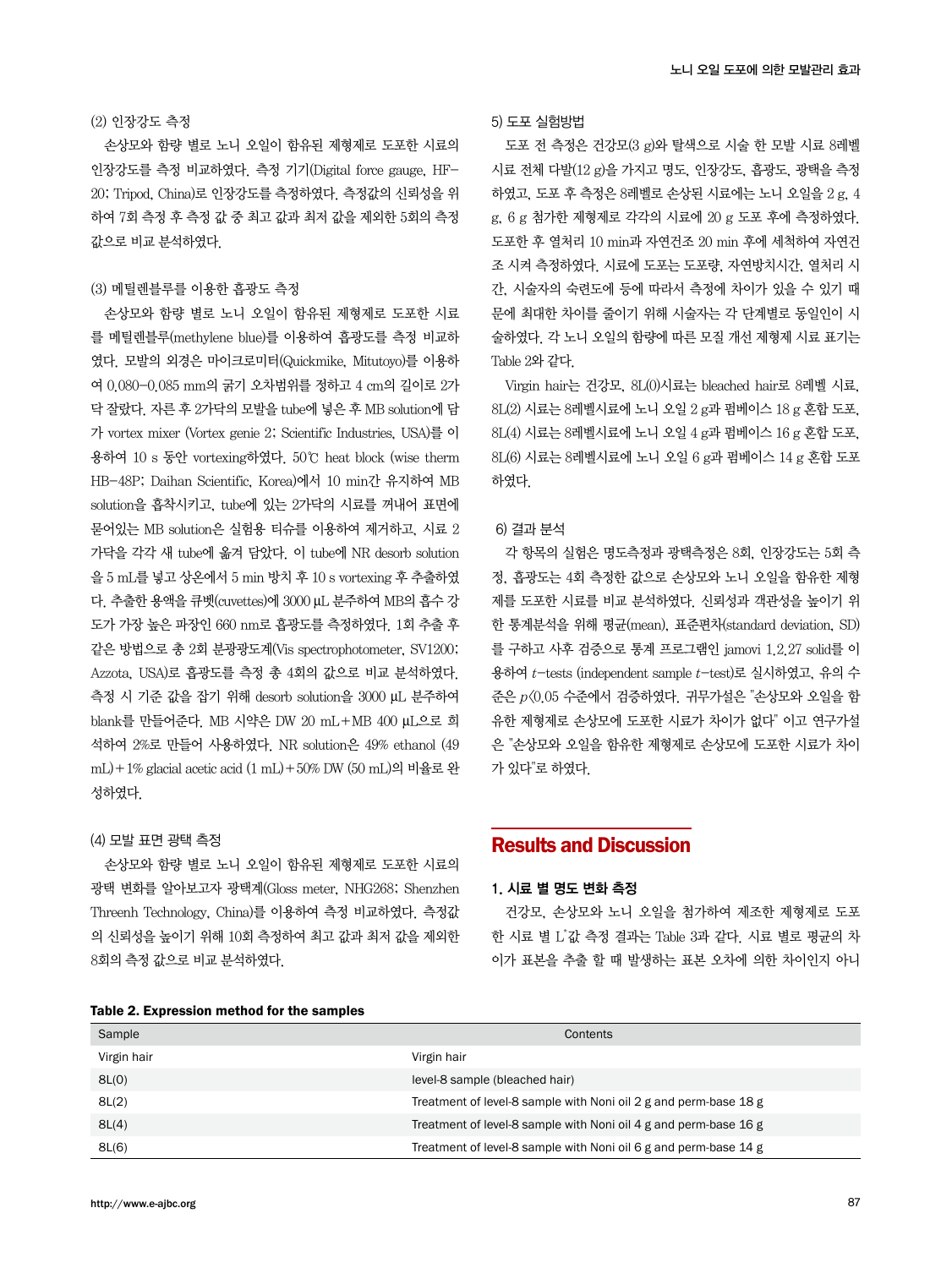면 모평규 차이에 의한 것이지 판단하기 위해 모든 비교 시료를  $t-$ 검정을 통해 검정하였다. 건강모와 8L(0)시료의 L\* 값 비교는 평균값 이 -42.1 차이를 보였고, 통계 결과 유의확률(p-value) 0.002로 유 의기준 p<0.05보다 작은 값으로 유의미한 결과를 알 수 있었다. 건강 모와 블리치 손상모인 8L(0)의 명도 차이가 있는 것을 알 수 있었다. 8L(0)와 8L(2) 시료의 비교 결과 평균값의 차이는 -1.5로 8L(2)의 값 이 높았고, 통계 결과 유의확률이 0.069로 유의기준 p<0.05보다 높 아 유의미하지 않은 결과로 L゙값 차이가 없음을 알 수 있었다.8L(0) 와 8L(4) 시료의 비교 결과 평균값의 차이는 -0.5로 8L(4)의 값이 높 았고, 통계 결과 유의확률이 0.481로 유의기준 p<0.05보다 높아 유의 미하지 않은 결과로 L\* 값 차이가 없음을 알 수 있었다. 8L(0)와 8L(6) 시료의 비교 결과 평균값의 차이는 -2.2로 8L(6)의 값이 높았고, 통 계 결과 유의확률이 0.019로 유의기준  $p(0.05$ 보다 낮아 유의미한 결 과로 L\*값 차이가 있<del>음을</del> 알 수 있었다. 8L(0)와 8L(2), 8L(4)와의 L\* 값의 평균은 차이가 있었지만 통계적으로 차이가 없어 명도는 차이 가 없었다. 그러나 8L(0)와 8L(6) 시료 비교에서는 평균과, 통계분석 결과 차이가 있어 오일 함량이 높으면 명도의 차이가 있는 것을 알 수 있었다. 이는 오트밀 오일 함량이 증가할수록 L\* 값이 감소한다(Kim, 2020b)는 결과와 반대의 결과 임을 알 수 있었다. 통계분석 결과로는 오일 함량이 낮을 경우 모발의 명도에 큰 변화를 주지 않지만 함량이 높을수록 명도에 변화를 주었다. 귀무가설은 기각이고 연구가설이 채

#### Table 3. L<sup>\*</sup> values

택되어 손상모와 오일을 함유한 제형제로 손상모에 도포한 시료가 차 이가 있는 것을 알 수 있었다.

#### 2. 시료 별의 인장강도 측정

건강모, 손상모와 노니 오일을 첨가하여 제조한 제형제로 도포한 시료 별 인장강도 측정 결과는 Table 4와 같다. 시료 별로 평균의 차 이가 표본을 추출 할 때 발생하는 표본 오차에 의한 차이인지 아니면 모평균 차이에 의한 것이지 판단하기 위해 모든 비교 시료를  $t-$ 검정 을 통해 검정하였다. 건강모와 8L(0)시료의 인장강도 비교는 평균값 이 0.48 차이를 보였고, 통계 결과 유의확률(p-value)이 <0.001로 유 의기준 p<0.05보다 작은 값으로 유의미한 결과를 알 수 있어 인장강 도차이가 있음을 알 수 있었다. 8L(0)와 8L(2) 시료의 비교 결과 평 균값의 차이는 -0.15로 8L(2)의 값이 높았고, 통계 결과 유의확률이  $0.006$ 으로 유의기준  $p(0.05$ 보다 낮아 유의미한 결과를 알 수 있어 인 장강도 차이가 있음을 알 수 있었다. 8L(0)와 8L(4) 시료의 비교 결과 평균값의 차이는 -0.23으로 8L(4)의 값이 높았고, 통계 결과 유의확 률이  $(0.003$ 으로 유의기준  $p(0.05$ 보다 낮아 유의미한 결과를 알 수 있어 인장강도 차이가 있음을 알 수 있었다. 8L(0)와 8L(6) 시료의 비 교 결과 평균값의 차이는 -0.32로 8L(6)의 값이 높았고, 통계 결과 유의확률이 <0.001로 유의기준 p<0.05보다 낮아 유의미한 결과를 알 수 있어 인장강도 차이가 있음을 알 수 있었다. 노니 오일을 미처리한

| Sample      | Mean | Mean difference | Statistic | p         |
|-------------|------|-----------------|-----------|-----------|
| Virgin hair | 24.7 | $-42.10$        | 0.301     | < 0.001   |
| SL(0)       | 66.8 |                 | 1.900     |           |
| SL(0)       | 66.8 | $-0.50$         | 1.900     | 0.069     |
| 8L(2)       | 68.3 |                 | 0.138     |           |
| SL(0)       | 66.8 | $-0.54$         | 1.900     | 0.481     |
| 8L(4)       | 67.3 |                 | 0.209     |           |
| SL(0)       | 66.8 | $-0.58$         | 1.900     | $0.019$ * |
| 8L(6)       | 69.0 |                 | 1.28      |           |

 $\check{}p$ <0.05.

#### Table 4. Tensile strength (Unit: N) and the strength (Unit: N)

| Sample      | Mean | Mean difference | Statistic | р          |
|-------------|------|-----------------|-----------|------------|
| Virgin hair | 1.60 | 0.48            | 0.057     | < 0.001    |
| SL(0)       | 1.12 |                 | 0.050     |            |
| 8L(0)       | 1.12 |                 | 0.050     | $< 0.006*$ |
| 8L(2)       | 1.27 | $-0.15$         | 0.068     |            |
| 8L(0)       | 1.12 | $-0.23$         | 0.050     | < 0.003    |
| 8L(4)       | 1.35 |                 | 0.091     |            |
| SL(0)       | 1.12 | $-0.32$         | 0.050     | < 0.001    |
| 8L(6)       | 1.44 |                 | 0.068     |            |

 $\check{}p$ <0.05.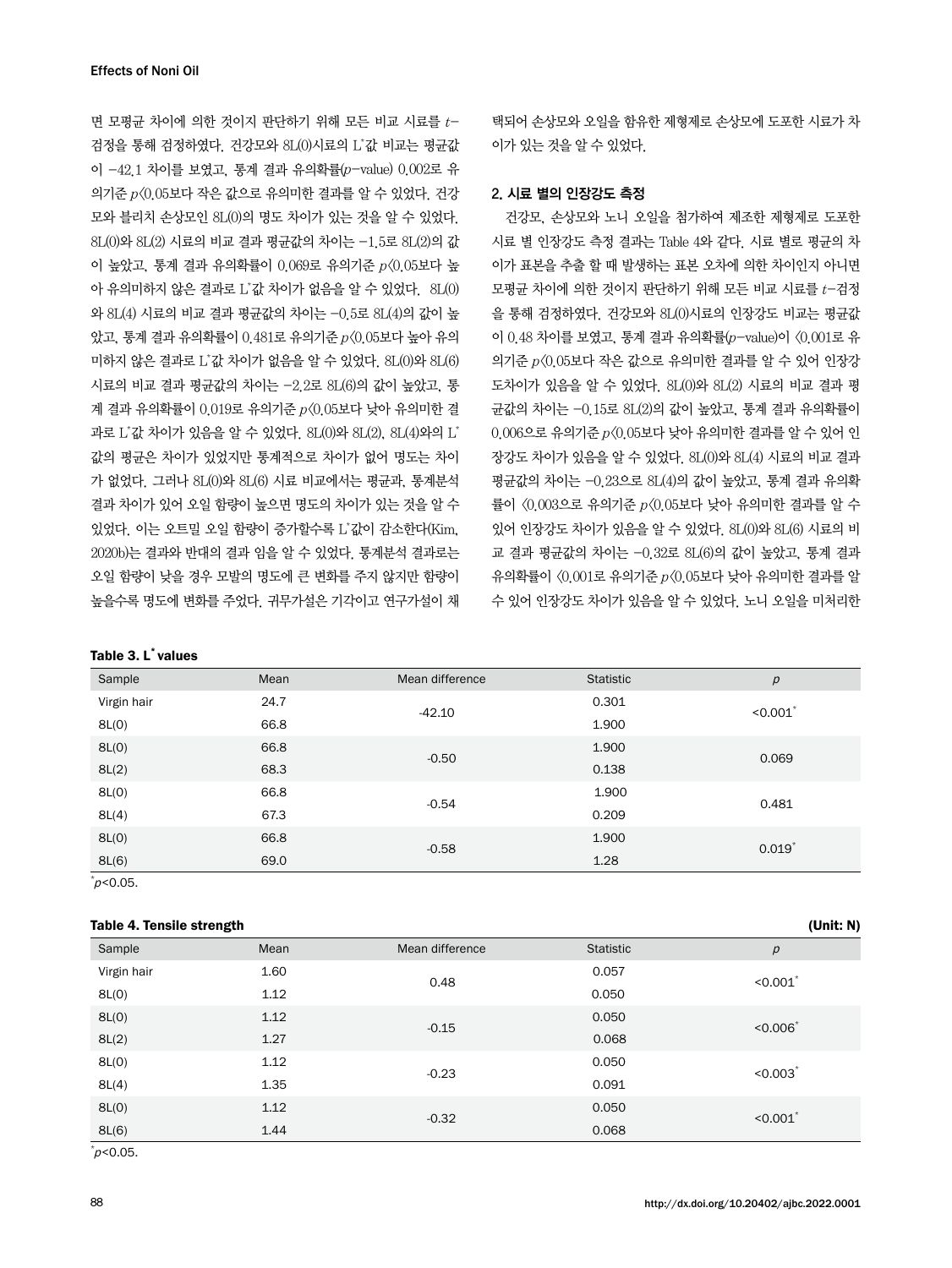$8L(0)$ 시료와 오일을 첨가하여 제조한 제형제로 도포한 시료인  $8L(2)$ 8L(4), 8L(6)의 인장강도 차이는 평균값에서 차이가 있었고, 통계적 으로도 차이가 있음을 알 수 있었다. 평균값의 차이에서는 오일 함량 이 많을수록 인장강도가 높아짐을 알 수 있었다. 이는 탈색한 모발 의 인장강도는 감소하는데(Min et al., 2011), 이 시료에 오일을 첨가 한 제형제로 도포할 경우 인장강도가 증가한다(Kim, 2020c)는 결과 와 같음을 알 수 있었다. 평균값, 통계분석 결과 노니가 모발의 인장 강도에 영향을 주어 손상모에 모질 개선효과가 있는 것을 알 수 있었 다. 귀무가설은 기각이고 연구가설이 채택되어 손상모와 오일을 함유 한 제형제로 손상모에 도포한 시료가 차이가 있는 것을 알 수 있었다.

#### 3. 시료 별의 메틸렌블루를 이용한 흡광도 측정 결과

건강모, 손상모와 노니 오일을 첨가하여 제조한 제형제로 도포한 시료 별 흡광도 측정 결과는 Table 5와 같다. 시료 별로 평균의 차이 가 표본을 추출 할 때 발생하는 표본 오차에 의한 차이인지 아니면 모평균 차이에 의한 것이지 판단하기 위해 모든 비교 시료를 t-검정 을 통해 검정하였다. 건강모와 8L(0) 시료의 흡광도 비교는 평균값이  $-0.249$  차이를 보였고, 통계 결과 유의확률 $(p$ -value)이  $\langle 0.001$ 로 유 의기준 p<0.05보다 작은 값으로 유의미한 결과를 알 수 흡광도 차이 가 있는 것을 알 수 있었다. 8L(0)와 8L(2) 시료의 비교 결과 평균값의 차이는 0.088로 8L(2)의 값이 낮았고, 통계 결과 유의확률이 <0.001

#### Table 5. Optical density (Unit: Abs)

로 유의기준 p<0.05보다 낮아 유의미한 결과를 알 수 있어 흡광도 차 이가 있음을 알 수 있었다. 8L(0)와 8L(4) 시료의 비교 결과 평균값의 차이는 0.095로 8L(4)의 값이 낮았고, 통계 결과 유의확률이 <0.001 로 유의기준 p<0.05보다 낮아 유의미한 결과를 알 수 있어 흡광도 차 이가 있음을 알 수 있었다. 8L(0)와 8L(6) 시료의 비교 결과 평균값의 차이는 0.141로 8L(6)의 값이 낮았고, 통계 결과 유의확률이 <0.001 로 유의기준 p<0.05보다 낮아 유의미한 결과를 알 수 있어 흡광도 차 이가 있음을 알 수 있었다. 노니 오일을 미처리한 8L(0)시료와 오일을 첨가하여 제조한 제형제로 도포한 시료인 8L(2), 8L(4), 8L(6)의 흡광 도 차이는 평균값에서 차이가 있었고, 통계적으로도 차이가 있음을 알 수 있었다. 평균값의 차이에서는 오일 함량이 많을수록 흡광도가 낮아짐을 알 수 있었다. 이는 탈색한 모발은 흡광도가 증가하나(Oh & Choe, 2012) 노니를 함유한 제형제로 도포 시 손상모 시료와의 비교 결과 평균값과 통계분석 값의 차이가 있어 노니가 손상모에 모질 개 선효과가 있는 것을 알 수 있었다. 귀무가설은 기각이고 연구가설이 채택되어 손상모와 오일을 함유한 제형제로 손상모에 도포한 시료가 차이가 있는 것을 알 수 있었다.

#### 4. 시료 별의 광택 측정 결과

건강모, 손상모와 노니 오일을 첨가하여 제조한 제형제로 도포한 시료 별 광택 측정 결과는 Table 6과 같다. 시료 별로 평균의 차이가

|             |       |                 |           | $1 - 1 - 1 - 1 - 1$ |
|-------------|-------|-----------------|-----------|---------------------|
| Sample      | Mean  | Mean difference | Statistic | p                   |
| Virgin hair | 0.070 | $-0.249$        | 0.009     | < 0.001             |
| SL(0)       | 0.319 |                 | 0.018     |                     |
| SL(0)       | 0.319 | 0.088           | 0.018     | < 0.001             |
| SL(2)       | 0.231 |                 | 0.001     |                     |
| SL(0)       | 0.319 | 0.095           | 0.018     | < 0.001             |
| SL(4)       | 0.224 |                 | 0.008     |                     |
| SL(0)       | 0.319 | 0.141           | 0.018     | < 0.001             |
| SL(6)       | 0.178 |                 | 0.002     |                     |

 $\check{}p$ <0.05.

#### Table 6. Gloss meter (Unit: GU)

| Sample      | Mean | Mean difference | Statistic | p       |
|-------------|------|-----------------|-----------|---------|
| Virgin hair | 0.60 |                 | 0.075     | < 0.001 |
| SL(0)       | 2.19 | $-1.59$         | 0.113     |         |
| 8L(0)       | 2.19 |                 | 0.113     | < 0.001 |
| SL(2)       | 2.59 | $-0.40$         | 0.099     |         |
| 8L(0)       | 2.19 | $-0.54$         | 0.113     | < 0.001 |
| 8L(4)       | 2.73 |                 | 0.070     |         |
| 8L(0)       | 2.19 |                 | 0.113     | < 0.001 |
| 8L(6)       | 2.77 | $-0.58$         | 0.088     |         |

 $\check{}p$ <0.05.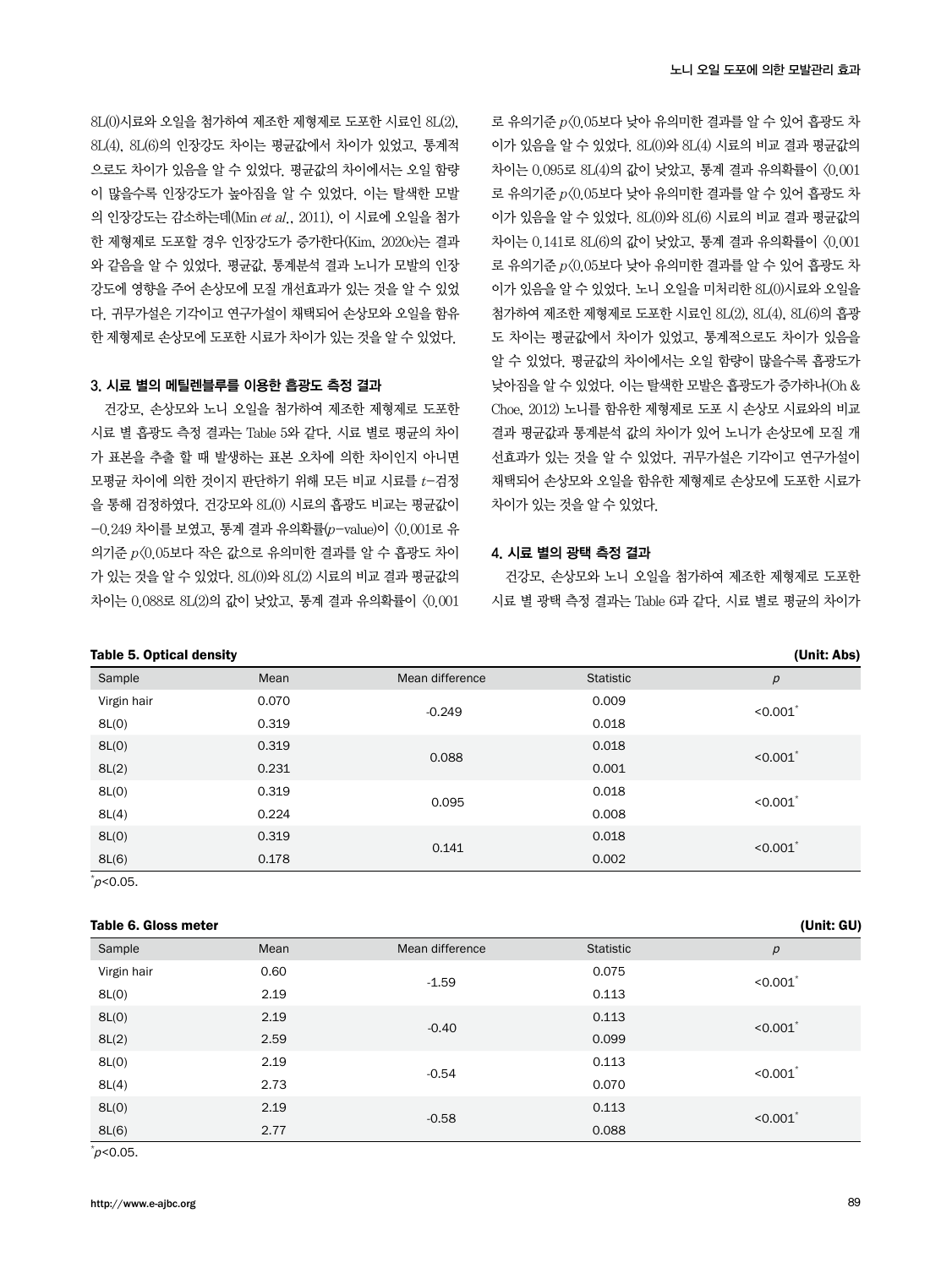표본을 추출 할 때 발생하는 표본 오차에 의한 차이인지 아니면 모평 균 차이에 의한 것이지 판단하기 위해 모든 비교 시료를 t-검정을 통 해 검정하였다. 건강모와 8L(0)시료의 광택 비교는 평균값이 -1.59 차이를 보였고, 통계 결과 유의확률(p-value)이 <0.001로 유의기준  $p(0.05$ 보다 작은 값으로 유의미한 결과를 알 수 있어 광택 차이가 있 는 것을 알 수 있었다. 8L(0)와 8L(2) 시료의 비교 결과 평균값의 차 이는 -0.40으로 8L(2)의 값이 높았고, 통계 결과 유의확률이 <0.001 로 유의기준 p<0.05보다 낮아 유의미한 결과를 알 수 있어 광택 차이 가 있음을 알 수 있었다. 8L(0)와 8L(4) 시료의 비교 결과 평균값의 차이는 -0.54로 8L(4)의 값이 높았고, 통계 결과 유의확률이 <0.001 로 유의기준 p<0.05보다 낮아 유의미한 결과를 알 수 있어 광택 차이 가 있음을 알 수 있었다. 8L(0)와 8L(6) 시료의 비교 결과 평균값의 차이는 -0.58로 8L(6)의 값이 높았고, 통계 결과 유의확률이 <0.001 로 유의기준 p<0.05보다 낮아 유의미한 결과를 알 수 있어 광택 차이 가 있음을 알 수 있었다. 노니 오일을 미처리한 8L(0)시료와 오일을 첨가하여 제조한 제형제로 도포한 시료인 8L(2), 8L(4), 8L(6)의 광 택 차이는 평균값에서 차이가 있었고, 통계적으로도 차이가 있음을 알 수 있었다. 평균값의 차이에서는 오일 함량이 많을수록 광택이 높 아짐을 알 수 있었으나, 8L(4), 8L(6)의 광택 차이는 0.04로 미비하 였다. 통계분석 결과 노니가 모발의 광택에 영향을 주어 모질 개선효 과가 있는 것을 알 수 있었다. 귀무가설은 기각이고 연구가설이 채택 되어 손상모와 오일을 함유한 제형제로 손상모에 도포한 시료가 차이 가 있는 것을 알 수 있었다.

이는 닥나무추출물을 첨가한 제형제가 광택에 영향을 주어 모질 개선효과가 있다(Kim, 2021)는 결과와 같음을 알 수 있었다.

## **Conclusion**

본 연구는 손상된 모발의 개선 정도를 알기 위해 노니 오일 성분으 로 제조한 제형제로 손상된 모발에 도포하여 개선 효과가 있는지를 연구하였다. 모질 개선 효과를 알기 위해 노니 오일을 2 g, 4 g, 6 g 으로 함량을 다르게 하여 모질 개선 제형제를 제조하여 도포하였다. 시료 별 L\* 을 측정하여 노니 오일에 의한 명도 변화를 비교 분석하였 고, 손상된 모발 개선 효과를 알기 위해 모발 인장강도, 메틸렌블루 를 이용한 흡광도, 광택 측정을 하였다. 그 결과 다음과 같은 결론을 얻었다.

첫째, 시료 별 명도 변화를 알기 위한 L\* 값 측정 결과 손상모에 도 포한 시료 평균값은 건강모 보다는 증가하고, 노니 함량이 높을수록 증가 하였다. 노니 오릴 함량이 높은 8L(6) 시료에서는 평균값과 통 계분석결과 차이가 있어 명도의 차이가 있는 것을 알 수 있었다.

둘째, 인장강도 측정 결과 시료 별의 인장강도 측정결과 손상모 에 도포한 시료 평균값은 건강모 보다는 감소하고, 노니 함량이 높을 수록 증가하였다. 통계분석 결과 8L(0) 시료와 비교한 8L(2), 8L(4), 8L(6) 시료 모두 유의미한 결과로 인장강도 차이가 있어 개선효과가 있음을 알 수 있었다.

셋째, 메틸렌블루를 이용한 흡광도 측정 결과 손상모에 도포한 시 료 평균값은 건강모 보다는 증가하고, 노니 함량이 높을수록 감소하 였다. 통계분석 결과 8L(0) 시료와 비교한 8L(2), 8L(4), 8L(6) 시료 모두 유의미한 결과로 흡광도 차이가 있어 개선효과가 있음을 알 수 있었다.

넷째, 광택 측정 결과 평균값은 결과 손상모에 도포한 시료 평균값 은 건강모 보다는 증가하고, 노니 함량이 높을수록 증가하였다. 통계 분석 결과, 8L(0) 시료와 비교한 8L(2), 8L(4), 8L(6) 시료 모두 유의 미한 결과로 광택 차이가 있어 개선효과가 있음을 알 수 있었다.

이와 같이 노니 오일이 첨가된 제형제가 손상된 모발에 모질 개선 효과가 있는지 연구한 결과, 오일을 첨가한 제형제로 도포한 시료에 서 명도는 함량이 높은 8L(6), 인장강도, 흡광도, 광택에 있어 평균값 이 차이가 나고 통계분석결과도 차이가 있었다. 이는 귀무가설은 기 각이고 연구가설이 채택되어 손상모와 오일을 함유한 제형제로 손상 모에 도포한 시료가 차이가 있는 것을 알 수 있어 모질 개선 효과가 있음을 알 수 있었다. 노니를 원료로 한 모발 트리트먼트제로 개발, 제조 할 수 있을 것으로 사료된다. 차후 다양한 종류의 오일류, 천연 추출물에 의한 모발 개선 효과 연구가 필요하다.

#### Author's contribution

JK designed all experimental investigations, collected witch noni oil data, and wrote the manuscript.

## Author details

Ju-Sub Kim (Professor), Department of Beauty Design, Sangji University, 84 Sangjidae-gil, Wonju-si, Gangwondo 26339, Korea.

## **References**

- Cha OH. Hair vaccine treatments repair extremely damaged hair structure and its effect on the research. Journal of Beauty Industry, 4: 35-42, 2013.
- Choi JH, Hong UJ, Choi R, Hong SP, Koh JS. Mordanting effects on the dyeing properties of noni root extracts on silk fabrics. Textile Coloration and Fnishing, 26: 242-253, 2014.
- Choi JS, Jin BS. Preparation of hair treatments containing flaxseed oil and their protective effects on hair. Journal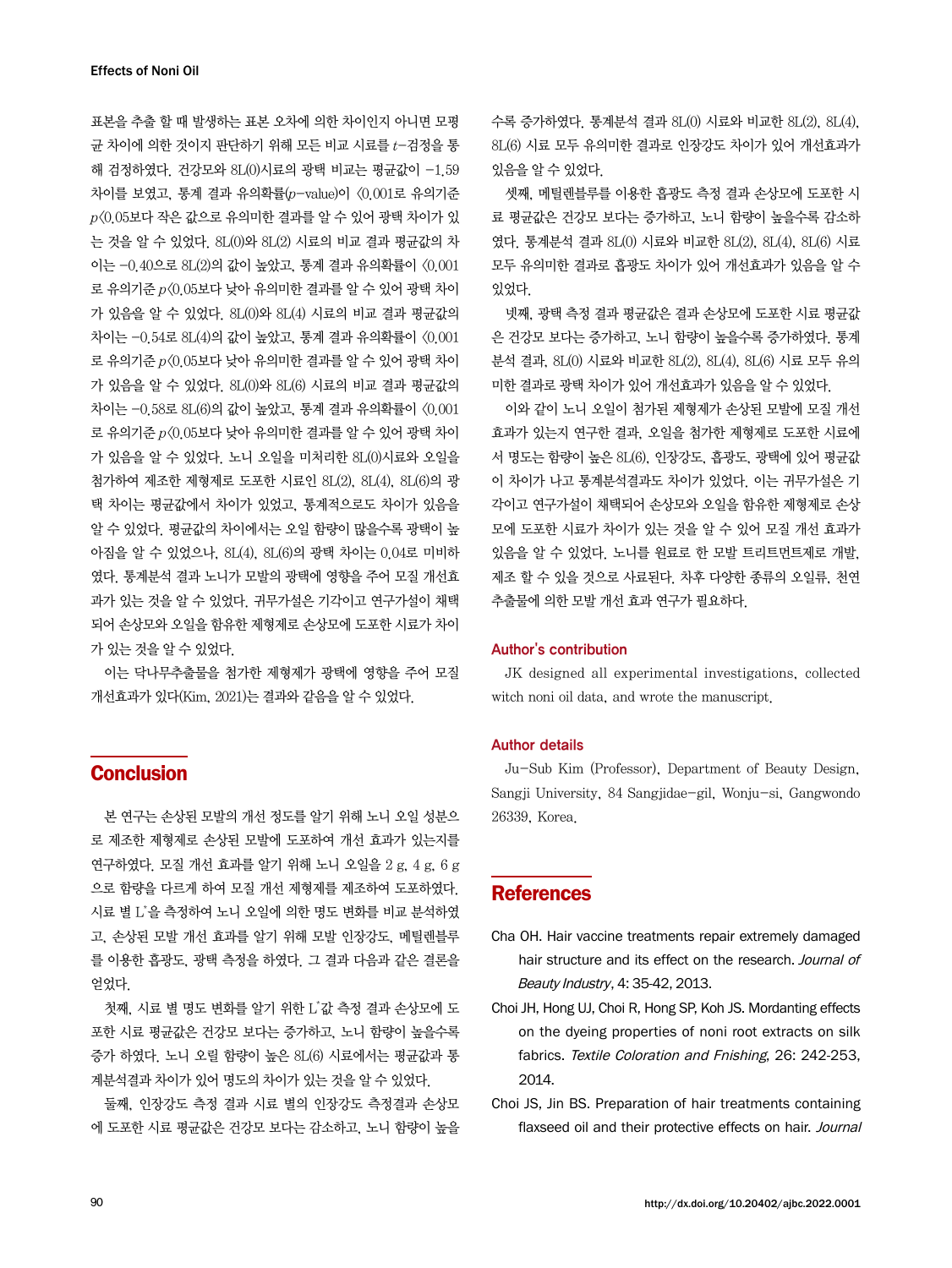of the Korean Society of Beauty and Arts, 19: 297-314, 2018.

- Kim JS, Kim CS, Lim DJ, Choi EJ, Jang HE, Shin JE. Scalp & hair management. Kuhminsa, Seoul, pp31-32, 2010a.
- Kim JS, Kim CS, Kim YJ, You SE. Hair science. Hunminsa, Seoul, pp68-79, 2010b.
- Kim JS. Hair texture improvement owing to treatment. Asian Journal of Beauty and Cosmetology, 15: 75-83, 2017.
- Kim JS. Effect of peanut oil on hair texture improvement. Asian Journal of Beauty and Cosmetology, 18: 331-340, 2020a.
- Kim JS. Effect of oatmeal oil on hair texture improvement. Asian Journal of Beauty and Cosmetology, 18: 599-608, 2020b.
- Kim JS. Effects of mink oil on improving hair texture. Journal of the Korean Applied Science and Technology, 37: 1298- 1305, 2020c.
- Kim JS, Jeon YH. Effects of milk thistle oil on chemically damaged hair improvement. Journal of the Korean Applied Science and Technology, 38: 434-440, 2021.
- Kim JS. Effect of paper mulberry extract on damaged hair. Asian Journal of Beauty and Cosmetology, 19: 175-182, 2021.
- Kim SH, Jang HJ. Study on the bioactive characteristics of Morinda citrifolia as a cosmetic raw material. Journal of the Society of Cosmetic Scientists of Korea, 42: 183-193, 2016.
- Lee JN, Kim SW, Yoo YK, Lee GT, Lee KK. Anti-wrinkle effect of Morinda citrifolia (Noni) extracts. Journal of the Society of Cosmetic Scientists of Korea, 32: 227-231, 2006.
- Lee SH. Scalp and hair care by using the aromatherapy. Journal of Trichology of Society of Korea, 1: 99-110, 2004.
- Min MJ, Na MS, Ryu EM, Cha WS. Gray mullet extract on physical damage of colored and bleached hair. Asian Journal of Beauty and Cosmetology, 9: 1-9, 2011.
- Oh MS, Choe TB. Determination of hair damage index using methylene blue staining method. Journal of The Korean Society of Cosmetology, 18: 531-537, 2012.
- Park GM, Park SY, Kim BK. A study on the effect of polypeptide and water-soluble silicon on hair discoloration. Journal of Health and Beauty, 13: 45-52, 2019.
- Park SH, Joo N. Optimization of beveragepreparation from Morinda citrifolia (noni) by response surface methodology. Journal of Science for Better Living, 19: 75-82, 2004.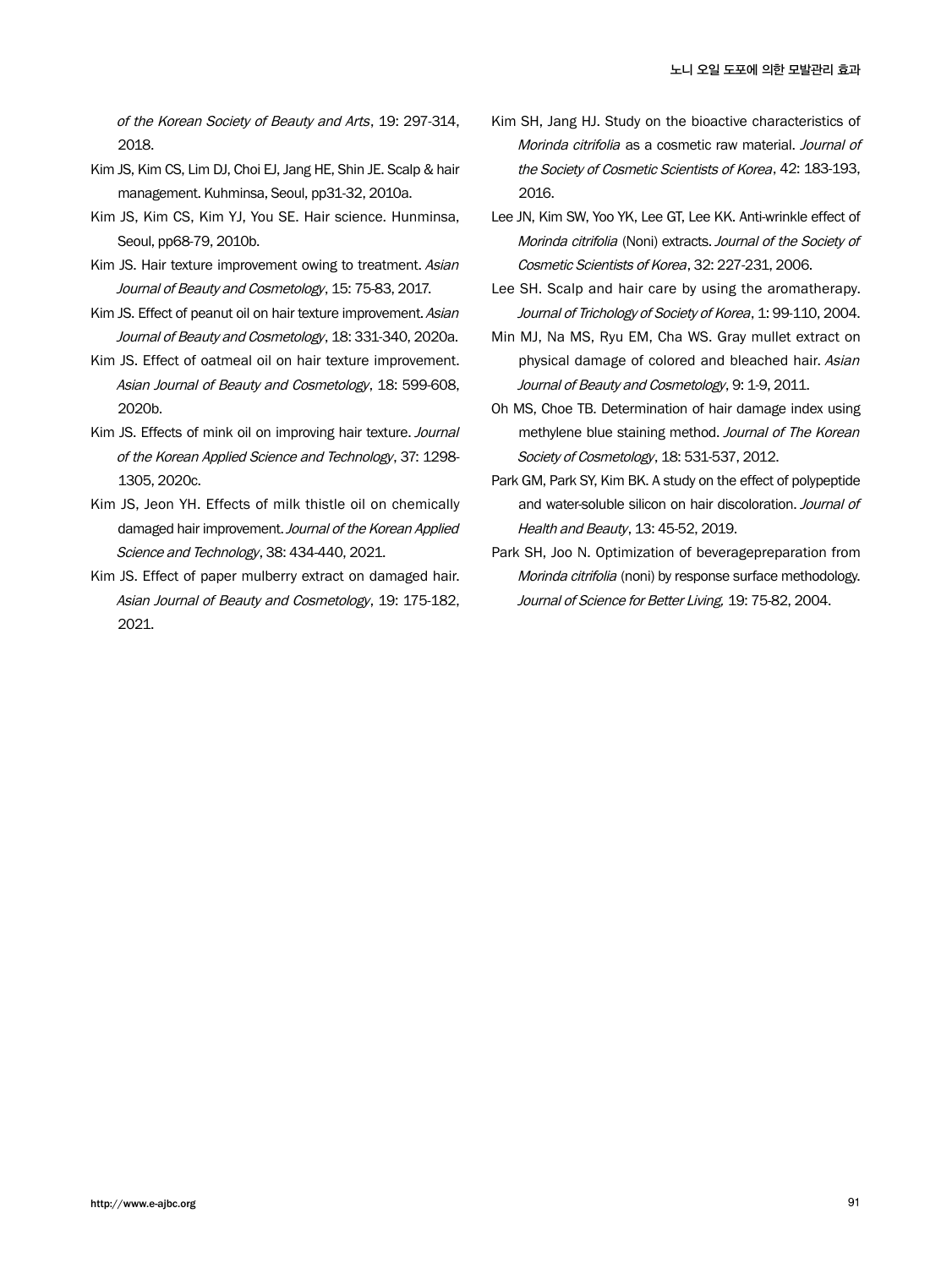## 국문초록

# 노니 오일 도포에 의한 모발관리 효과

김주섭

상지대학교 뷰티디자인학과, 강원도 원주시, 한국

목적: 본 연구는 노니 오일로 손상된 모발에 도포하여 개선 효과를 알아보고자 하였다. 방법: 노니 오일 함량을 2 g, 4 g, 6 g을 첨 가하여 모질 개선 제형제를 제조하였다. 제조한 제형제로 8레벨로 탈색한 시료 모발에 도포하였다. 오일을 첨가한 제형제로 도포한 시료와 손상모를 측정하여 비교 분석하였다. 모발의 명도 변화를 알기 위해 색차계를 이용하여 L\*값을 측정하였다. 또한 손상된 모 발 개선 효과를 알기 위해 모발의 인장강도, 메틸렌블루를 이용한 흡광도, 광택을 측정하였다. **결과:** 시료 별 평균 L\*값은 함량이 높 을수록 증가하였고 통계 결과 손상모와 8L(6) 시료는 차이가 있었다. 인장강도 측정결과 평균값은 손상모보다 오일을 첨가하여 도 포한 8레벨 시료 모두 증가하였다. 통계 결과는 손상모와 비교 시 8L(2), 8L(4), 8L(6) 시료 모두 차이가 있었다. 흡광도 측정결과 평 균값은 손상모 보다는 오일을 첨가하여 도포한 8레벨 시료 모두 감소하였다. 통계 결과는 손상모와 비교 시 8L(2), 8L(4), 8L(6) 시 료 모두 차이가 있었다. 광택 측정결과 평균값은 손상모와 비교 시8L(2), 8L(4), 8L(6) 시료 모두 증가하였다. 통계 결과는 손상모와 비교 시 8L(2), 8L(4), 8L(6) 시료 모두 차이가 있었다. 결론: 손상모와 오일을 첨가하여 도포한 시료의 평균값과 통계분석결과 명도 8L(6), 인장강도, 흡광도, 광택에 있어 차이를 보였다. 노니 오일이 손상된 모발에 모질 개선 효과가 있는 것을 알 수 있었다. 차후 다양한 오일류, 천연 추출물에 의한 손상 모발 개선 효과 연구가 필요하다.

핵심어: 노니 오일, 모발, 개선, 모질, 손상

#### 참고문헌

강김승희, 장혜진. 화장품 소재로서의 노니 추출물에 과한 특성연구. 대한화장품학회지, 42: 183-193, 2016.

김주섭, 김찬수, 임대진, 최은정, 장현희, 신지은. 두피모발관리학. 구민사, 서울, pp31-32, 2010a.

김주섭, 김찬수, 김유정, 유세은. 모발과학, 훈민사, 서울, pp68-79, 2010b.

- 김주섭. 트리트먼트제의 모질개선효과. 아시안뷰티화장품학술지, 15: 75-83, 2017.
- 김주섭. 땅콩오일의 모질 개선효과연구. 아시안뷰티화장품학술지, 18: 331-340, 2020a.
- 김주섭. 오트밀 오일의 모질개선효과. 아시안뷰티화장품학술지, 18: 599-608, 2020b.
- 김주섭. 밍크오일의 모질 개선효과. 한국응용과학기술학회지, 37: 1298-1305, 2020c.
- 김주섭, 전용한. 밀크씨슬 오일에 의한 화학적 손상모발의 개선효과. 한국응용과학기술학회지, 38:434-440, 2021.
- 김주섭. 닥나무추출물에 의한 손상모발의 개선효과. 아시안뷰티화장품학술지, 19: 175-182, 2021.
- <u>민명자, 나명순, 류은미, 차월석, 숭어추출물이 염색과 탈색 모발의 물리적 손상에 미치는 영향. *아시안뷰티화장품학술지*,</u> 9: 1-9, 2011.
- 박가미, 박선이, 김병관. Polypeptide와 수용성 규소가 모발 손상도에 미치는 영향. *국제보건미용학회지*, 13: 45-52, 2019.
- 박상현, 주나미. 반응표면분석법을 이용한 노니음료 제조의 최적화연구. 생활과학연구지, 19: 75-82, 2004.
- 이순희. 아로마테라피를 이용한 두피 및 모발관리. 한국모발학회지, 1: 99-110, 2004.
- 이정노, 김상우, 유영경, 이강태, 이건국. 노니 추출물의 주름개선효과연구. 대한화장품학회지, 32: 227-231, 2006.
- 오명숙, 최태부. Methylene Blue 염색법을 이용한 모발손상지수의 결정. 한국미용학회지, 18: 531-537, 2012.
- 차운호. 헤어 백신트리트먼트의 극 손상모발 구조 복구 및 그 효능에 관한 연구. 미용산업연구, 4: 35-42, 2013.
- 최중석, 진병석. 아마씨 오일이 함유된 헤어트리트먼트 제조 및 모발보호 효과 비교. 한국인체미용예술학회지, 19: 297-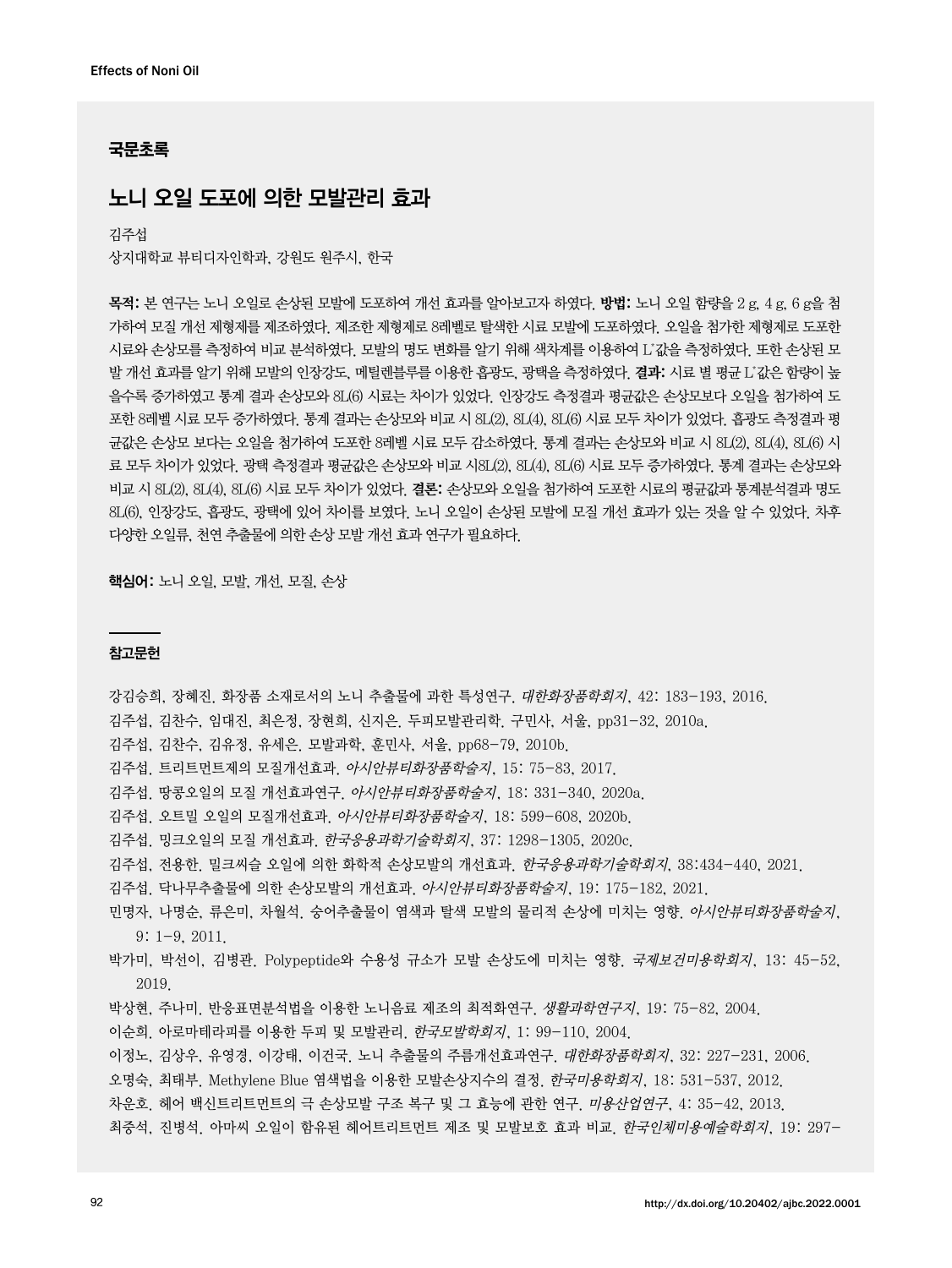314, 2018.

최중환, 홍엄지, 최란. 홍선표, 고준석. 노니 뿌리 추출물의 매염제 및 매염 조건 별 실크 염색성 고찰. 한국염색가공학회 지, 26: 242-253, 2014.